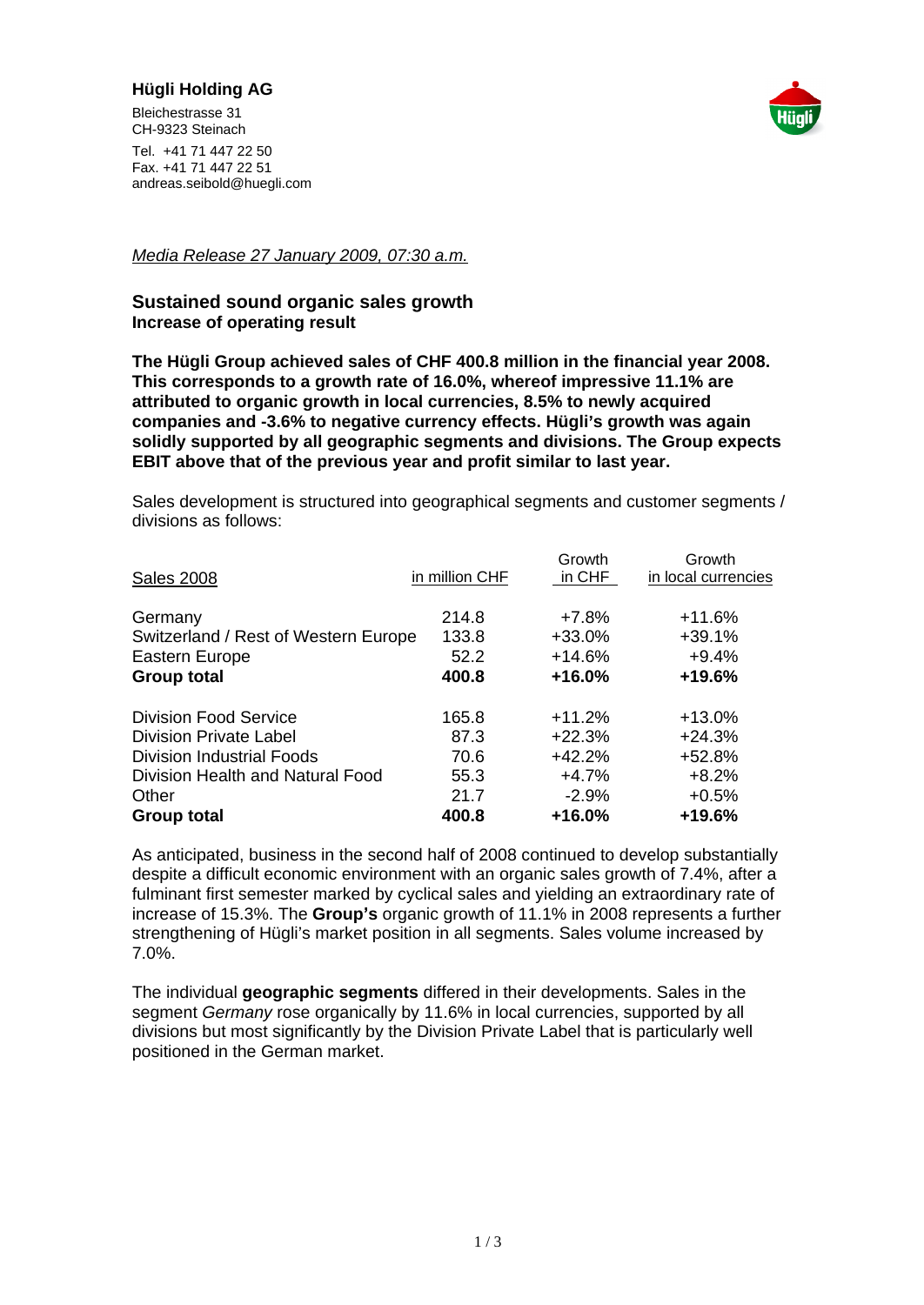

The segment Switzerland / Rest of Western Europe realised equally good organic sales of 11.1% with particularly favourable growth rates in the UK and Switzerland. New in the segment, the acquisitions of Ali-Big in Italy and Contract Foods in the UK contributed an acquisition-related increase of altogether CHF 25.9 million. The previously strong growth segment Eastern Europe dropped back to an organic rate of increase of 9.4% owing to an extensive reorganisation that showed positive results already by the second semester of 2008. We are still confident that Eastern Europe will develop into one of the Group's significant economic pillars.

Within the breakdown into cross-national **customer segments** the Food Service  $Division$  – sales to hotels, restaurants, caterers, hospitals and other institutions – continued to achieve sound figures with an organic growth of 6.8%. Outstanding performances were realised by the country organisations in Switzerland, Germany and Austria. Overall, the entities in Poland and Slovakia, currently undergoing a turnaround, still do not meet our expectations. The company Ali-Big, besides attaining an acquisition-based growth of 6.2% in Italy, has in particular contributed the introduction of Italian specialities (antipasti, sauces) that are new to Hügli's portfolio and have been very well received throughout the market.

The Private Label Division – supplying big retailers under their own labels – succeeded throughout 2008 in making an actual jump in sales with 24.3%. The trend towards value products has further intensified both at the discount price level and in the premium private label segment. Apart from the listed sales to discounters and other retail chains, promotional sales have developed dynamically, with a particular emphasis on the first half of 2008.

The *Industrial Foods Division* – catering to the food industry with finished and semifinished products – continued to perform almost on par with the successful previous year and in 2008 achieved an organic growth of 13.5%. Whereas business increased in the UK despite the economic crisis and grew over-proportionally in Switzerland, commercial customers in Germany exercised some restraint on orders. In its first 11 months with Hügli, the newly acquired company Contract Foods in the UK developed according to our expectations.

The Division Health and Natural Food - sales to the European organic and health food trade  $-$  reported a plus in sales of 8.2%. In the German health food market, which is declining for structural reasons, sales were static. The natural food trade, however, realised a further considerable sales increase above the general market trend. Drug stores and export trade also continued to develop very well.

As anticipated, the profit situation, after having been strongly weakened by high raw material prices in the first semester, improved significantly in the second semester. We expect for the entire year 2008 **EBIT** above the prior year and **earnings** approximately equal to the level in the previous year that was influenced by a nonrecurring financial income.